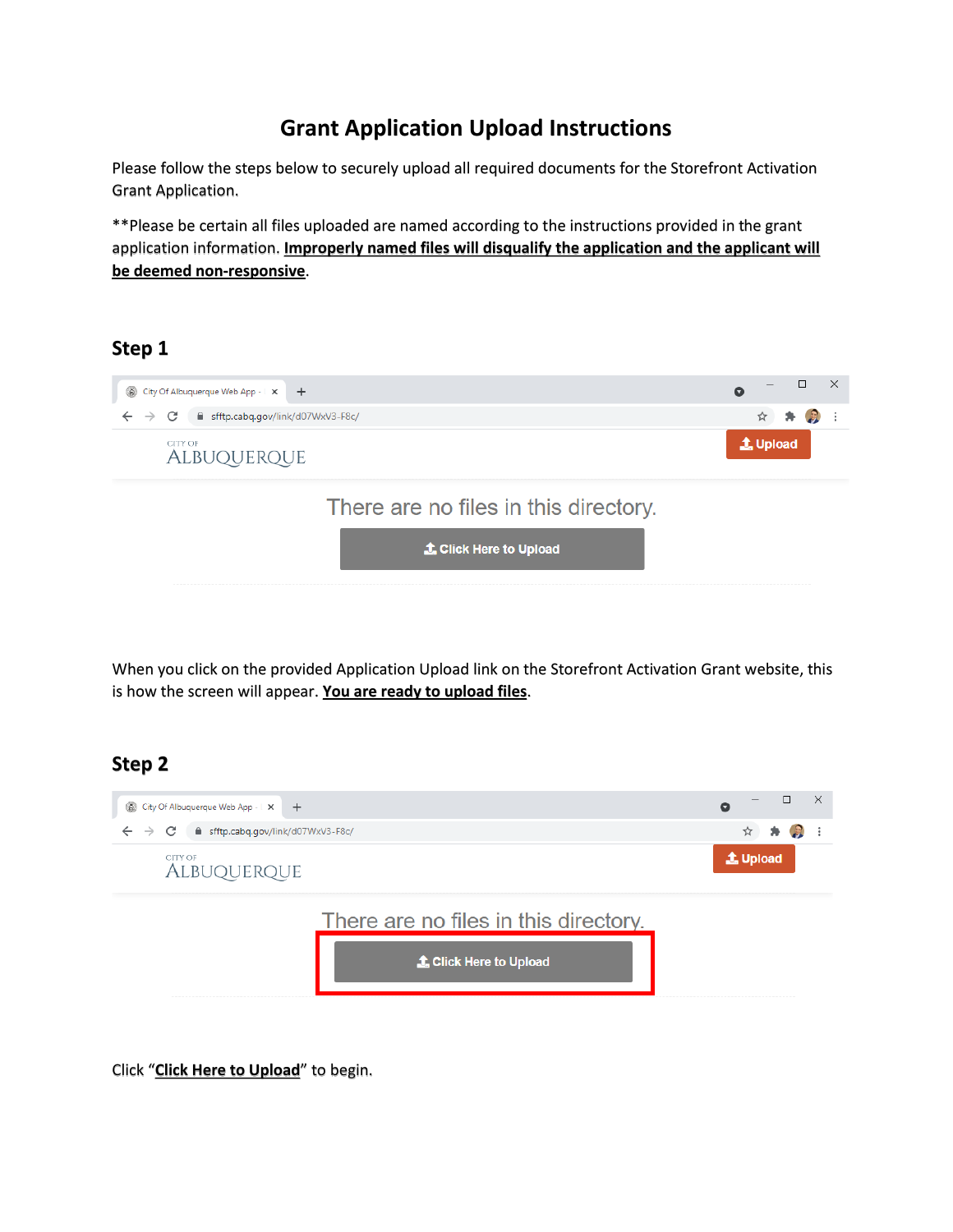### **Step 3**

| City Of Albuquerque Web App -   X +                                        |                                          | $\times$<br>$\Box$<br>$\bullet$ |
|----------------------------------------------------------------------------|------------------------------------------|---------------------------------|
| fil sfftp.cabq.gov/link/d07WxV3-F8c/<br>$\rightarrow$<br>C<br>$\leftarrow$ |                                          | ☆                               |
| CITY OF<br>ALBUQUERQUE                                                     |                                          |                                 |
|                                                                            | Upload                                   | $\mathbf{x}$                    |
|                                                                            | DRAG AND DROP FILES OR FOLDERS HERE<br>n |                                 |
|                                                                            | $-$ OF $-$                               |                                 |
|                                                                            | <b>O</b> Browse for Files                |                                 |
|                                                                            | Cancel                                   |                                 |

You may either drag and drop files into the dashed line area above, or browse your computer for files to add.

#### **Step 4**

| city of<br>ALBUQUERQUE                             |                                             |                       |
|----------------------------------------------------|---------------------------------------------|-----------------------|
|                                                    | Upload                                      |                       |
| Filename                                           | Status Size                                 | Remove                |
| Jumpman Shoes - Completed Application - 101921.pdf | 59 kb<br>$0\%$                              | $\boldsymbol{\omega}$ |
|                                                    | DRAG AND DROP FILES OR FOLDERS HERE<br>n an |                       |
|                                                    | $-$ or $-$<br><b>O</b> Browse for Files     |                       |
|                                                    | <b>UPLOAD</b>                               |                       |

Once you have successfully selected the Application, it will appear in the "filename" directory. **Repeat Steps 2 and 3 to upload all required documents**.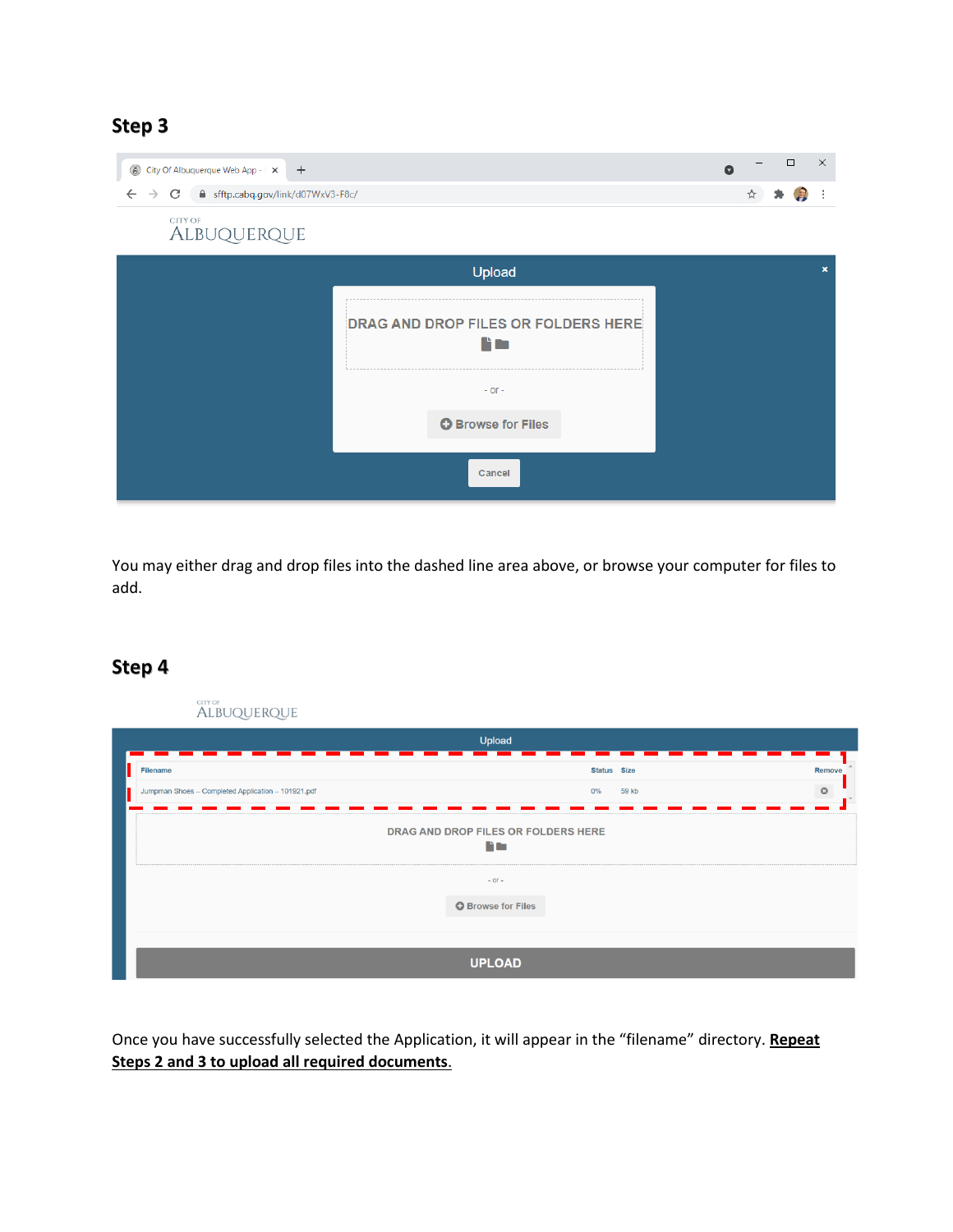**Step 5**

| <b>Filename</b>                                                           | <b>Status</b> Size |       | <b>Remove</b>         |
|---------------------------------------------------------------------------|--------------------|-------|-----------------------|
| Jumpman Shoes - Completed Application - 101921.pdf                        | 0%                 | 59 kb | O                     |
| Jumpman Shoes - Annual CRS Filing - 101921.pdf                            | 0%                 | 58 kb | O                     |
| Jumpman Shoes - Completed W-9 Form - 101921.pdf                           | 0%                 | 59 kb | o                     |
| Jumpman Shoes - LOI for XXX Gold Ave. SW - 101921.pdf                     | 0%                 | 61 kb | $\boldsymbol{\Omega}$ |
| Jumpman Shoes - WC-1 Employee Report - 101921.pdf                         | 0%                 | 59 kb | $\bullet$             |
| Jumpman Shoes-Active City of Albuquerque Business Registration-101921.pdf | 0%                 | 64 kb | O                     |
| DRAG AND DROP FILES OR FOLDERS HERE                                       |                    |       |                       |

Once all documents are successfully listed in the Filename directory, **click "Upload".**

| Filename                                                                  |                                             | Status Size | Remove    |
|---------------------------------------------------------------------------|---------------------------------------------|-------------|-----------|
| Jumpman Shoes - Completed Application - 101921.pdf                        | 0%                                          | 59 kb       | $\bullet$ |
| Jumpman Shoes - Annual CRS Filing - 101921.pdf                            | 0%                                          | 58 kb       | $\bullet$ |
| Jumpman Shoes - Completed W-9 Form - 101921.pdf                           | 0%                                          | 59 kb       | $\bullet$ |
| Jumpman Shoes - LOI for XXX Gold Ave. SW - 101921.pdf                     | 0%                                          | 61 kb       | $\circ$   |
| Jumpman Shoes - WC-1 Employee Report - 101921.pdf                         | 0%                                          | 59 kb       | $\bullet$ |
| Jumpman Shoes-Active City of Albuquerque Business Registration-101921.pdf | 0%                                          | 64 kb       | $\circ$   |
|                                                                           | DRAG AND DROP FILES OR FOLDERS HERE<br>n an |             |           |
|                                                                           | $-$ OF $-$                                  |             |           |
|                                                                           | <b>O</b> Browse for Files                   |             |           |
|                                                                           |                                             |             |           |
|                                                                           | <b>UPLOAD</b>                               |             |           |

**If you do not click upload, or navigate away from this page prior to upload completion, your documents will not be saved** and you will be deemed nonresponsive.